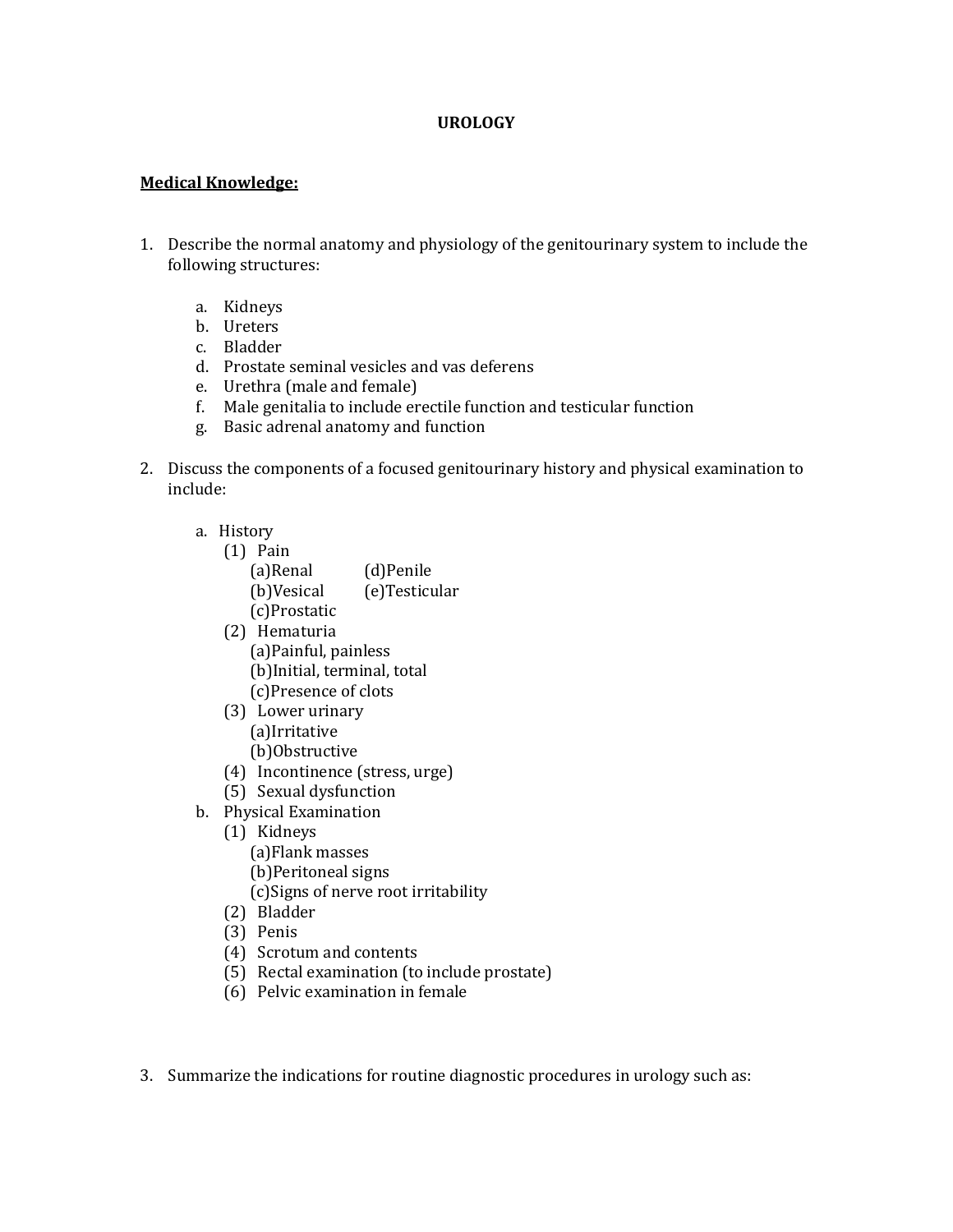- a. Cystoscopy (ureteral catheterization)
- b. Bladder catheterization
- c. Intravenous pyelogram
- d. Cystogram (retrograde ureteropyelogram)
- e. CAT and ultrasound of the GU tract
- f. Urography in trauma
- g. Indications for using MRI
- h. Retrograde urethrogram
- i. Transrectal ultrasound
- 4. Discuss the nature and indication for routine therapeutic procedures in genitourinary disease such as:
	- a. Bladder catheterization
	- b. Passage of Coudet tips and filiform catheters
	- c. Meatotomy if necessary for catheterization
	- d. Suprapubic punch cystostomy
	- e. Dorsal slit for phimosis
- 5. Describe the rationale for transurethral prostate resection and other endoscopic urologic procedures.
- 6. Summarize the appropriate therapy for simple (non-complex) urologic disease.
- 7. Outline the essential components of a clear and appropriate request for urologic consultations.
- 8. Describe the embryology of the GU tract to include a discussion of the following pediatric disease processes:
	- (1) Hypospadias
	- (2) Ureteropelvic junction (UPJ) with hydronephrosis
	- (3) Reflux
	- (7) Cryptorchidism
	- (8) Hydrocele

## **Patient Care:**

- 1. Complete and record a focused urological history and physical examination.
- 2. Perform an examination and provide a differential diagnosis of the acute scrotum.
- 3. Work up a prostatic enlargement on a routine rectal examination, including processing necessary radiologic and laboratory studies.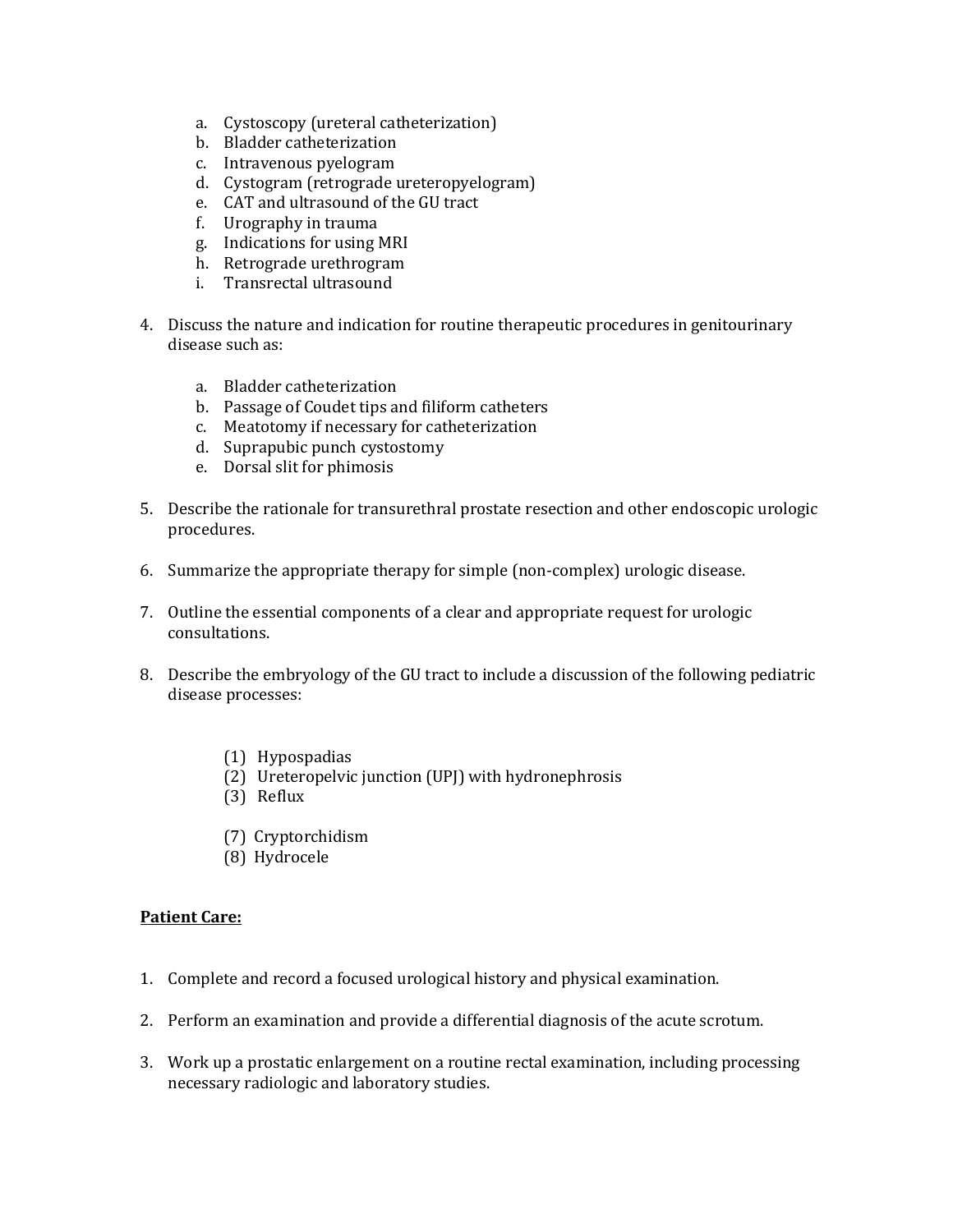- 4. Plan and initiate appropriate therapy for urological disorders such as:
	- a. Hematuria work up
	- b. Obstructive uropathy work up
	- c. Simple infections
	- d. Resistant infections
	- e. Initiate therapy for: calculus disease, renal mass
	- f. Maintain a working knowledge of carcinoma of the prostate
- 5. Monitor the inpatient and outpatient management of genitourinary disease.
- 6. Write clear and appropriate requests for urological consultation.
- 7. Perform a bladder catheterization (including passage of Coudet tips).
- 8. Perform a urologic evaluation, diagnostic studies, and treatment in a trauma setting.
- 9. To be Familiar with CAT and ultrasound results in genitourinary diseases.
- 10. assist in cystoscopy and urethral catheterization.
- 11. assist in scrotal surgery for hydrocele, torsion, or varicocele.
- 12. Request intravenous pyelography (IVP), CAT, and ultrasound genitourinary procedures in appropriate cases.
- 13. Manage urologic emergencies such as torsion of testicle, scrotal masses, and urinary retention.

## **Practice Based Learning**

Familiarity with the literature regarding surgical management of urologic conditions including areas of controversy is also expected.

## **Interpersonal and Communication Skills**

- 1. The PGY 1 residents should instruct students about the preoperative and postoperative care of surgical patients and the principles of surgery.
- 2. Residents should develop good interpersonal skills with nurses, patients, and families.

## **Professionalism**

- 1. Demonstrate commitment to patient care and acquiring the necessary knowledge to successfully carry out the duties of a PGY 1 resident.
- 2. They are expected to attend urology clinics as assigned the equivalent of at least one full day a week.
- 3. Develop a working relationship with members of the urology team in managing postoperative patients.